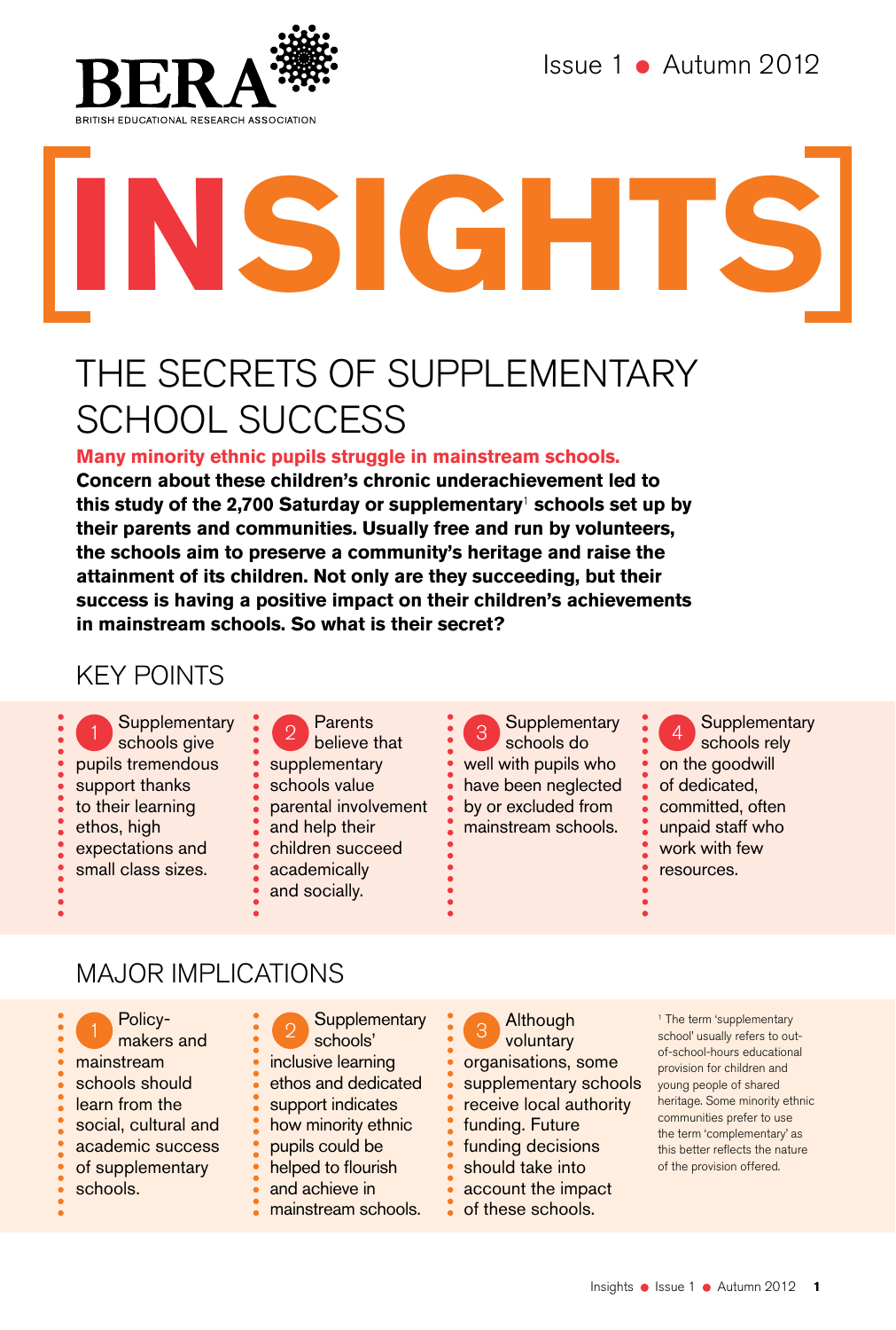

SCHOOL SUCCESS

# The research

A survey of 1,136 supplementary schools in England was carried out, with 301 schools responding. About half of these (56 per cent) were more than 10 years old, indicating just how committed grassroots community organisations are to supporting their children.

The schools served a wide range of minority ethnic communities with 85 per cent concentrating on teaching culture and heritage, 79 per cent teaching one or more of 50 community languages and 68 per cent providing tuition in maths and English. Added to this, nearly three-quarters offered coaching for exams and tests. The importance placed on coaching, maths and English underlines the emphasis on achievement. It also supports earlier research which indicated that minority ethnic communities see

supplementary schools as helping children overcome weaknesses in their mainstream school.

In addition to the survey, 12 schools were studied in detail through visits, interviews and focus groups. The schools, located in the Midlands, London, Yorkshire and Humberside and the North-west, varied in size, in the subjects they taught and in the community/ies they served (see Table).

Most of the schools held threehour classes on Saturday mornings, although four offered after-school classes during the week. They were staffed by teachers with UK and/or international teaching qualifications. Some staff had qualifications in engineering, accountancy, and other professions, while some were fluent in several languages.

The interviews and focus groups – with teachers, parents, pupils, local authority staff and five mainstream heads – explored what children gained from supplementary schooling, including any knock-on benefits for their mainstream education.

# The findings

In schools that focused on teaching maths, English and science, parents reported that their children's academic knowledge and exam results improved. Behaviour, confidence, self-esteem and social skills, such as the ability to question and debate in lessons, had also been enhanced since attending supplementary school.

Black (African and African-Caribbean) parents were impressed by the early recognition of their children's academic potential. As a result, some children took their GCSE maths earlier than they were scheduled to in their mainstream school, and, importantly, achieved good grades.

÷  $\frac{C}{2}$ 

|                                                                                        | <b>Table 1: Case studies</b> |                          |                                                              |
|----------------------------------------------------------------------------------------|------------------------------|--------------------------|--------------------------------------------------------------|
| y<br>E                                                                                 | <b>School size</b>           | <b>Curriculum</b>        | <b>Communities served</b>                                    |
| bi Dirayuu<br>;<br>>><br>>>                                                            | Medium                       | NC/Culture               | Somali                                                       |
|                                                                                        | Small                        | Culture &<br>heritage/NC | African-Caribbean                                            |
|                                                                                        | Medium                       | Language                 | Polish                                                       |
| <br> <br> <br> <br> <br> <br> <br> <br><b>DESERVED TWO TO THE STREET OF THE STREET</b> | Large                        | NС                       | <b>Black &amp; Minority Ethnic</b>                           |
|                                                                                        | Large                        | Religious                | <b>Islamic</b>                                               |
|                                                                                        | Small                        | NC/Culture               | African & Asian                                              |
|                                                                                        | Large                        | Language/NC              | Punjabi                                                      |
|                                                                                        | Large                        | NC/Culture               | African-Caribbean, Dual<br>Caribbean heritage                |
|                                                                                        | Large                        | <b>NC</b>                | Mainly Pakistani but<br>also Somali, Indian<br>& Bangladeshi |
|                                                                                        | Small                        | NC/Culture               | Mainly Black West African<br>but also Polish & Turkish       |
|                                                                                        | Medium                       | NC/Religious             | Somali                                                       |
|                                                                                        | Large                        | Language/NC              | <b>Turkish</b>                                               |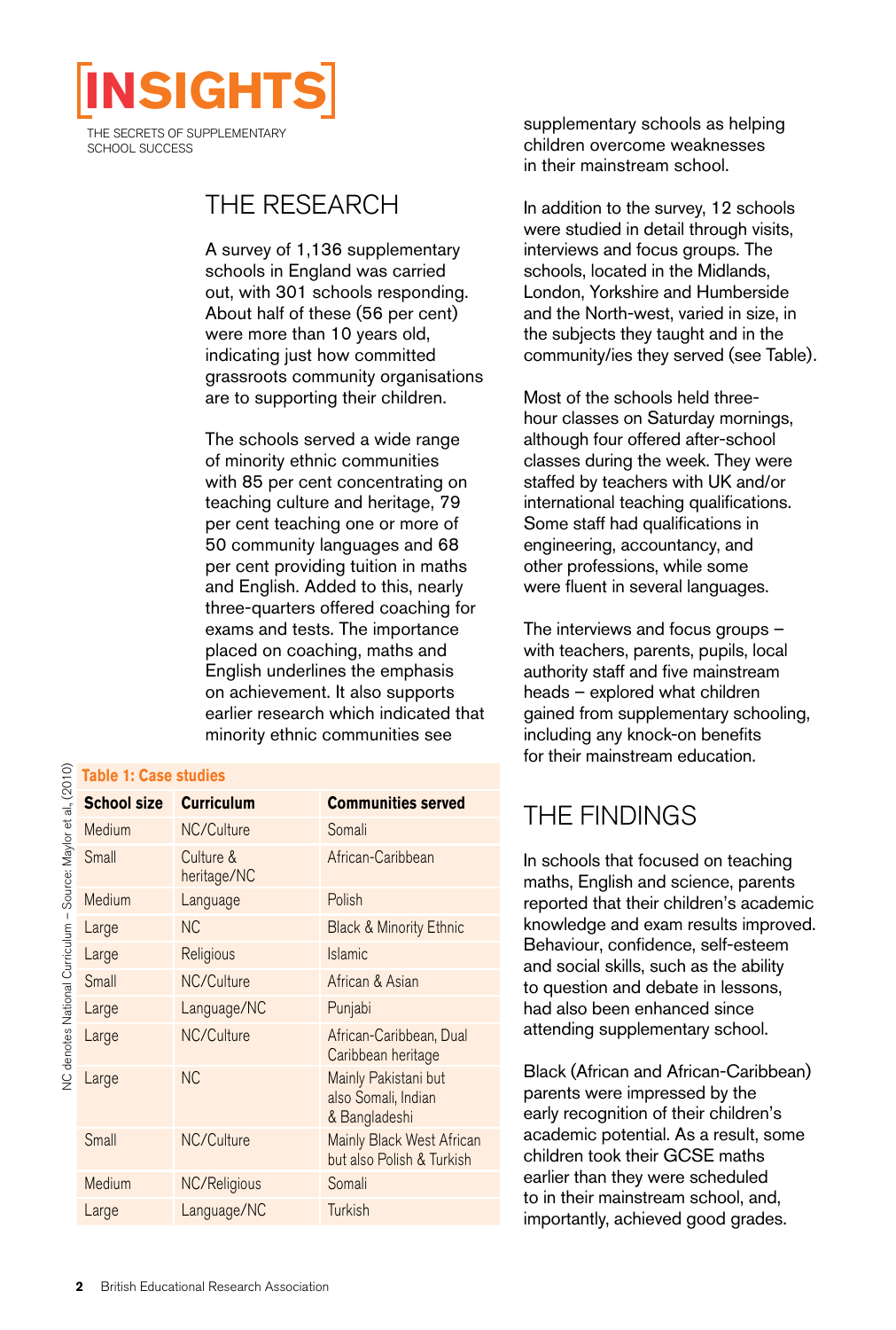In the language-focused schools, parents reported their children gaining fluency in their home language and being encouraged to take GCSEs in the language. Some supplementary school heads saw this as a way not only of raising attainment and developing multilingual competence, but also of widening career opportunities.

All the schools wanted to reinforce the children's cultural identities and raise their aspirations. Such desires were underscored by an understanding of the difficulties – racism, marginalisation, exclusion, low teacher expectations – that their pupils sometimes encounter in mainstream schools and society. Teachers wanted to give their pupils 'ammunition' to counteract these potential difficulties.

Research has shown that teachers' negative attitudes can deter parents from getting involved with their child's school. Nothing could be further from the truth in relation to supplementary-school parents. Many valued the 'keenness' and 'determination' of teachers to support their children, as well as the fact that they 'take time' to listen and explain their teaching approaches.

*"They understand the need to work with parents, listen to their concerns and understand that all children can achieve … having high expectations of children, being willing to find ways to work with children as well, and that's not what we encounter in mainstream schools." (Parent)*

*"... what is nice is the approach they use; if they've got anything they need to tell us, whether it's concerns or how they're progressing, they will always ask to speak to us at the end of the session." (Parent)*

Supplementary-school teachers also said they had more opportunities than mainstream colleagues to be creative in their teaching and learning.

This study looked at the impact supplementary-school attendance can make on mainstream learning. But not everyone agrees about what counts as 'impact'.

The government and mainstream schools tend to view it in terms of exam and test results. For supplementary schools and parents, the definition is much broader and includes increased confidence, selfesteem and positive attitudes to learning.

Interviews with mainstream headteachers revealed tensions between the two sectors. Some described supplementary schools as 'not proper schools' and they all tended to assume, wrongly, that they were staffed by unqualified teachers. In fact, the dedication, passion and commitment of supplementary-school teachers was regarded by parents and pupils as a key reason for improved motivation and learning.

In conclusion, this study should help correct distorted views of minority ethnic communities, particularly Black families. It overturns stereotypes of children not being able to achieve highly, with parents who do not value education and are not committed to their children's learning.

# MAJOR IMPLICATIONS

### Implications for policy-makers

The impact of supplementary schools, as revealed by this research, shows there is much to be learnt by educational policymakers and mainstream schools. Obviously there are lessons in relation to enhancing minority ethnic mainstream attainment (particularly that of Somali, Pakistani and African-Caribbean children) and refocusing excluded or at-risk children. But there are also lessons in terms of advancing these children's cultural, social and linguistic capital.

However, policy-makers need to balance calls from supplementary-school staff for recognition of their work with, paradoxically, parents' desire that the government does not interfere with 'their' schools.

### Implication for mainstream schools

One of the most ethnically inclusive schools in the study catered for pupils from Polish, African, African-Caribbean and Turkish backgrounds. Such schools present

 $\rightarrow$